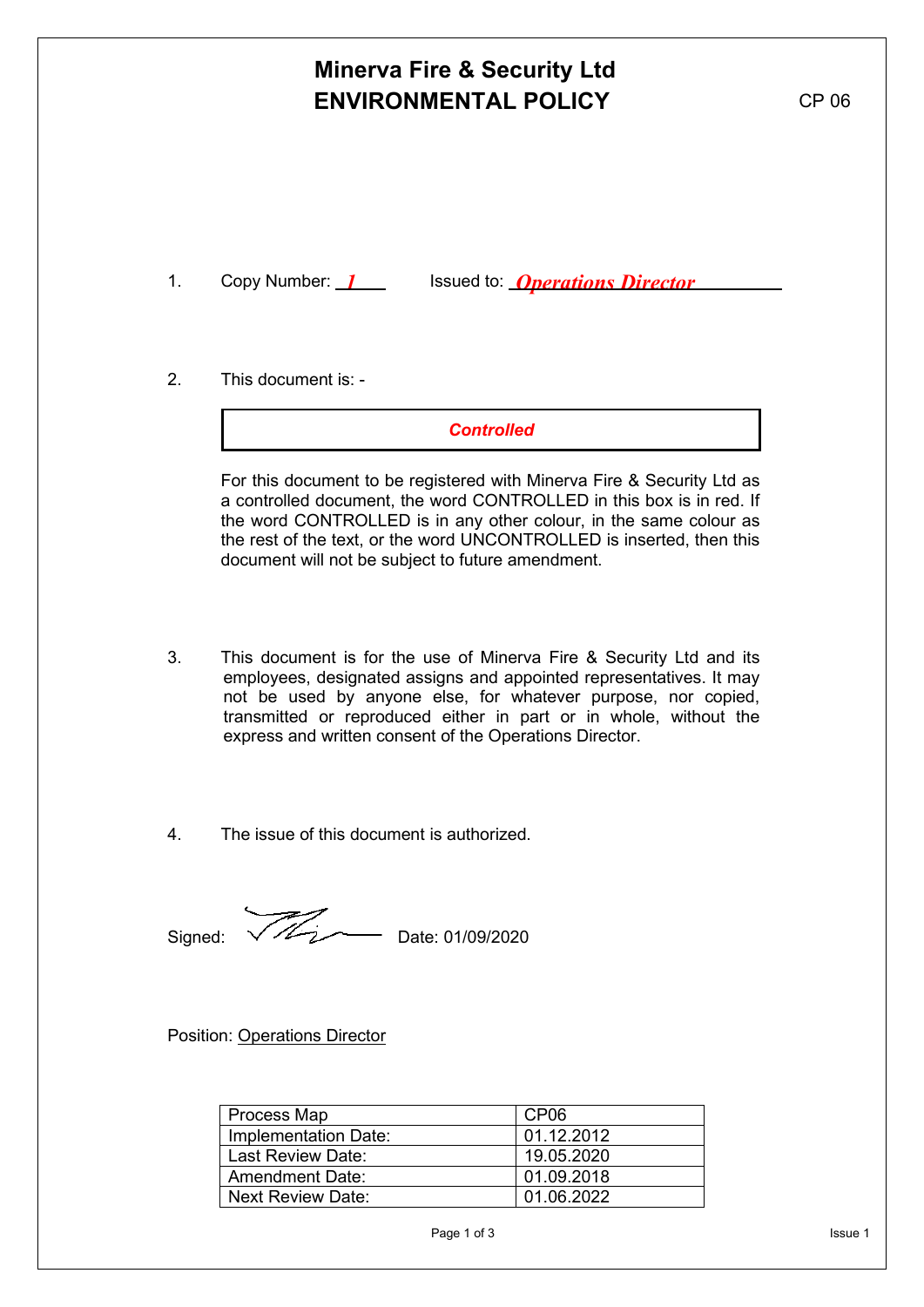# **Minerva Fire & Security Ltd ENVIRONMENTAL POLICY** CP 06

## **1.0 Policy Statement**

The Company is committed to identifying and putting actions in place to ensure compliance with all applicable environmental legislation and any other applicable regulations including customer specific requirements.

We will periodically review the aspects and impacts that our operations have on the environment and will take appropriate actions to reduce pollution and improve environmental performance.

Under our environmental programme the Company has committed to:

- Measure environmental performance against pre-defined environmental targets.
- Reduce pollution, waste, and avoidance of environmental incidents.
- Install efficient equipment that complies with environmental legislation
- Provide appropriate environmental awareness training to staff and stakeholders
- Maintain and environmental programme which is conformant to ISO 14001:2015

Copies of this Environmental Policy will be made available to interested parties including the general public on direct request to the Operations Director.

### **2.0 Scope**

- 2.1 The provision of an Environmental Management System is in accordance with the requirements of BS EN ISO 14001:2015 as applied to the Design, Installation and Maintenance of Electronic Fire and Security Systems. The agreed codes of practice and relevant product standards shall therefore be as defined in the compatible NSI Gold Scheme.
- 2.2 Minerva's business activities involve office-based work and off-site system installations and maintenance.
- 2.3 This policy and the associated documents should be read and practiced by all directly employed staff and sub-contracted suppliers of services appointed by Minerva.

## **3.0 Aims and Objectives**

- 3.1 This policy and associated procedural document aim to provide staff and sub-contracted suppliers with guidance on aspect of Minerva's Environmental Management programme.
- 3.2 The nature of our work has some contribution to managing environmental issues which may cover the procurement of our hardware materials for the purpose of system installation, the environmental impact of installation process and introducing equipment's to buildings (eg. impact on habitat), the carbon emission stem from transportation of goods and business travel, the use of office building in respect to energy efficiencies and the procurement and use of environmentally friendly product such as office furniture, equipment, sundries and waste management.
- 3.3 Significant environmental aspects shall be identified by carrying out on-going environmental review and the senior management team in conjunction with individual process owners shall then agree appropriate objectives and targets that relate to the significant aspects that Minerva can control or influence. Progress against agreed objectives and targets shall then be presented for review at regular management review meetings and any changes to the